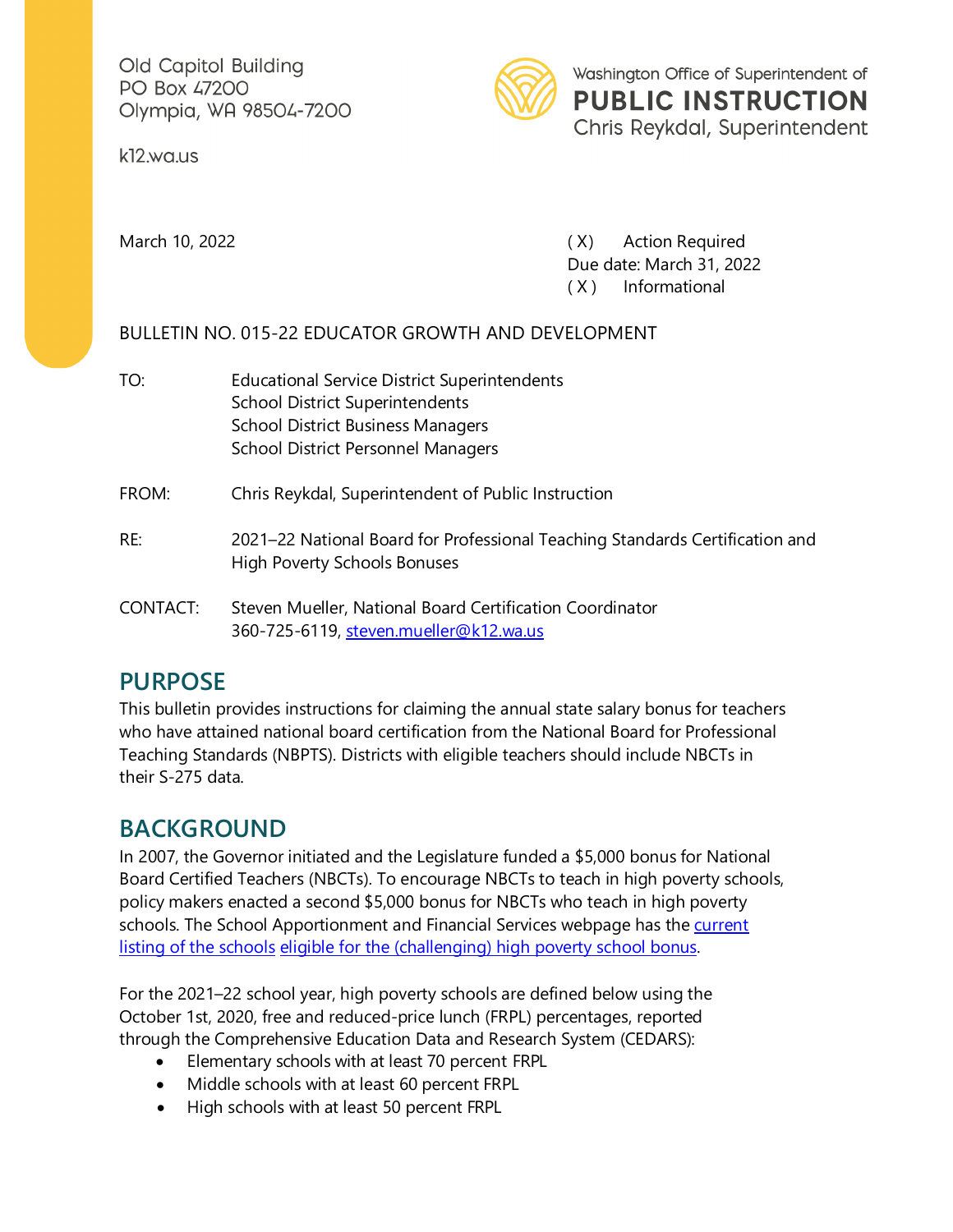BULLETIN NO. 015-22 EGAD March 9, 2022 Page 2

[Schools participating in the Community Eligibility Provision \(CEP\)](https://www.k12.wa.us/sites/default/files/public/childnutrition/programs/nslbp/pubdocs/2021-22SchoolsOperatingCEP.xlsx) or [Provision 2](https://www.k12.wa.us/sites/default/files/public/childnutrition/programs/nslbp/pubdocs/currentwastateprov2schools.xlsx) may be designated as (challenging) high poverty schools if the school was a (challenging) high poverty school based on FRPL percentage in either of the two school years immediately prior to participation in CEP.

OSPI is filing an emergency amendment to [WAC 392-140-973](http://apps.leg.wa.gov/WAC/default.aspx?cite=392-140-973) that will allow schools designated as high poverty per the October 1st, 2019 FRPL percentages, used in the 2020–21 school year, to carry these FRPL percentages into 2021–22. This rule only affects schools that are not already designated as high poverty per the October 1, 2020 FRPL percentages. This rule will tentatively be filed on May 3rd and become effective for 120 days.

See the Washington State Legislature website for the legislative language, codified as [RCW](http://apps.leg.wa.gov/RCW/default.aspx?cite=28A.405.415) [28A.405.415, a](http://apps.leg.wa.gov/RCW/default.aspx?cite=28A.405.415)dministrative rules governing the bonus process, codified as [WAC](http://apps.leg.wa.gov/WAC/default.aspx?cite=392-140-970)  [392-140-970](http://apps.leg.wa.gov/WAC/default.aspx?cite=392-140-970) [through 975, a](http://apps.leg.wa.gov/WAC/default.aspx?cite=392-140-970)nd the provisions in the 2020 state supplemental operating budget, [ESSB 6168,](http://leap.leg.wa.gov/leap/Budget/Detail/2020/6168-S.SL.pdf) [section 513\(2\)](http://leap.leg.wa.gov/leap/budget/lbns/1921Omni1109-S.SL.pdf) (starting on page 427).

#### **ELIGIBILITY**

Teachers who hold a valid certificate from the National Board during the **entire** 2021–22 school year will receive an annual bonus of \$5,705 to be paid in a lump sum amount. Teachers in qualifying high poverty schools will receive an additional bonus up to \$5,000. This additional bonus is based on the teacher's percentage of time spent at the qualifying high poverty school. [WAC 392-140-973\(3\)](http://apps.leg.wa.gov/WAC/default.aspx?cite=392-140-973) provides additional guidance on eligibility criteria.

Teachers who attain a valid certificate from the National Board during the 2021–22 school year will receive sixty percent of the annual bonus of \$5,705 for a total of \$3,423 to be paid in a lump sum amount. Teachers in qualifying high poverty schools will receive sixty percent of the additional bonus of \$5,000 for a total of up to \$3,000.

NBCTs employed by Educational Service Districts (ESDs) are eligible for the bonus if they meet all of the eligibility requirements provided under [WAC 392-140-973. Pr](http://apps.leg.wa.gov/WAC/default.aspx?cite=392-140-973)incipals and vice principals who hold a valid certificate from the National Board are not eligible to receive a bonus.

## **APPEALS**

Districts wishing to appeal a school's eligibility designation for the high poverty schools bonus must be able to provide evidence that the FRPM percentage in CEDARS is inaccurate and must correct the CEDARS October 1st, 2020 data, used to identify high poverty schools, by April 15th. In addition, school district appeals must be received by the Office of Superintendent of Public Instruction (OSPI) by April 15th.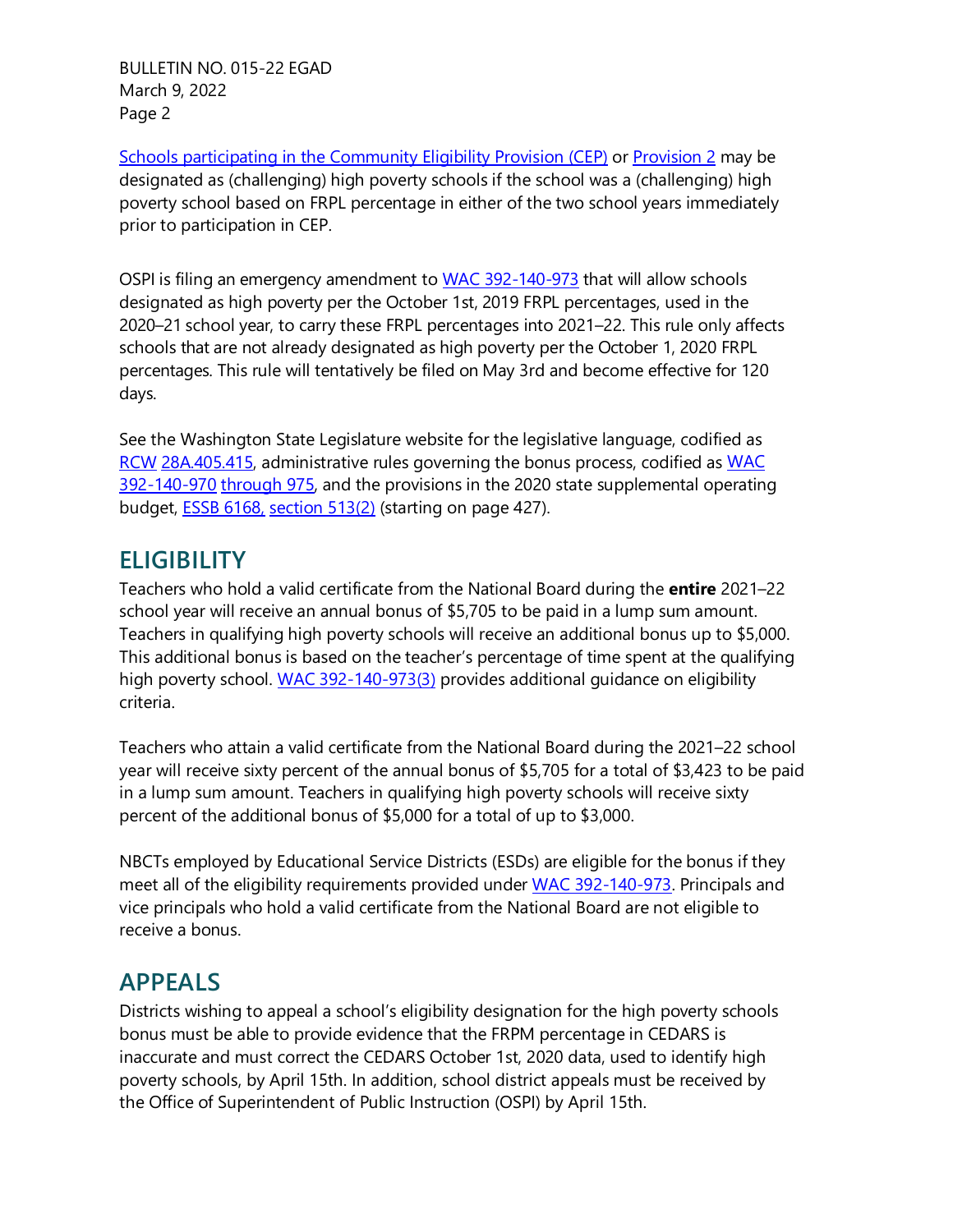BULLETIN NO. 015-22 EGAD March 9, 2022 Page 3

Final determination of appeals will be made by May 15th. OSPI will not consider appeals from individuals or individual schools.

#### **Appeal Submission**

**Districts wishing to submit an appeal** on a school designation as a "high poverty school" shall send their written appeal by **April 15th,** to:

Michelle Matakas, Director School Apportionment and Financial Services Office of Superintendent of Public Instruction Old Capitol Building PO Box 47200 Olympia, WA 98504-7200

## **BONUS ADMINISTRATION/APPORTIONMENT**

Bonus(es) should be administered as follows:

Districts who have teachers eligible for the bonus, or who become eligible during the 2020–21 school year, are required to add a valid National Board expiration date to the S-275 for each eligible employee no later than **March 31st.** Please refer t[o OSPI Bulletin](https://www.k12.wa.us/sites/default/files/public/bulletinsmemos/bulletins2021/B079-21.pdf)  [B079-21](https://www.k12.wa.us/sites/default/files/public/bulletinsmemos/bulletins2021/B079-21.pdf) for S-275 reporting instructions.

Upon receipt of the completed S-275 download, OSPI will generate a list of staff members identified as eligible per the S-275. The School Apportionment and Financial Services office will provide this list to districts once per month in April, May, and June to review for accuracy. For any National Board teacher hired after October 1st, and not reported on the S-275, or with a change in assignment, please send an email with the applicable information to Ross Bunda [\(ross.bunda@k12.wa.us\)](mailto:ross.bunda@k12.wa.us). A final list of all bonus payments by staff member will be provided in July.

OSPI will provide to the district up to \$5,705 for the salary bonus and \$1,259.09 (22.07 percent of salary) for the district's portion of mandatory benefits (6.2 percent for Social Security, 1.45 percent for Medicare, and 14.42 percent for Teacher Retirement System) for each eligible employee. For eligible employees who qualify under the "high poverty school" section of [WAC](http://apps.leg.wa.gov/WAC/default.aspx?cite=392-140-973) [392-140-973\(3\), O](http://apps.leg.wa.gov/WAC/default.aspx?cite=392-140-973)SPI will provide the district up to an additional \$5,000 and \$1,103.50 (22.07 percent of salary) depending on the full-time equivalent (FTE) of that qualifying teacher.

Legislation requires OSPI to pro-rate the "high poverty school" bonus for part-time teachers.